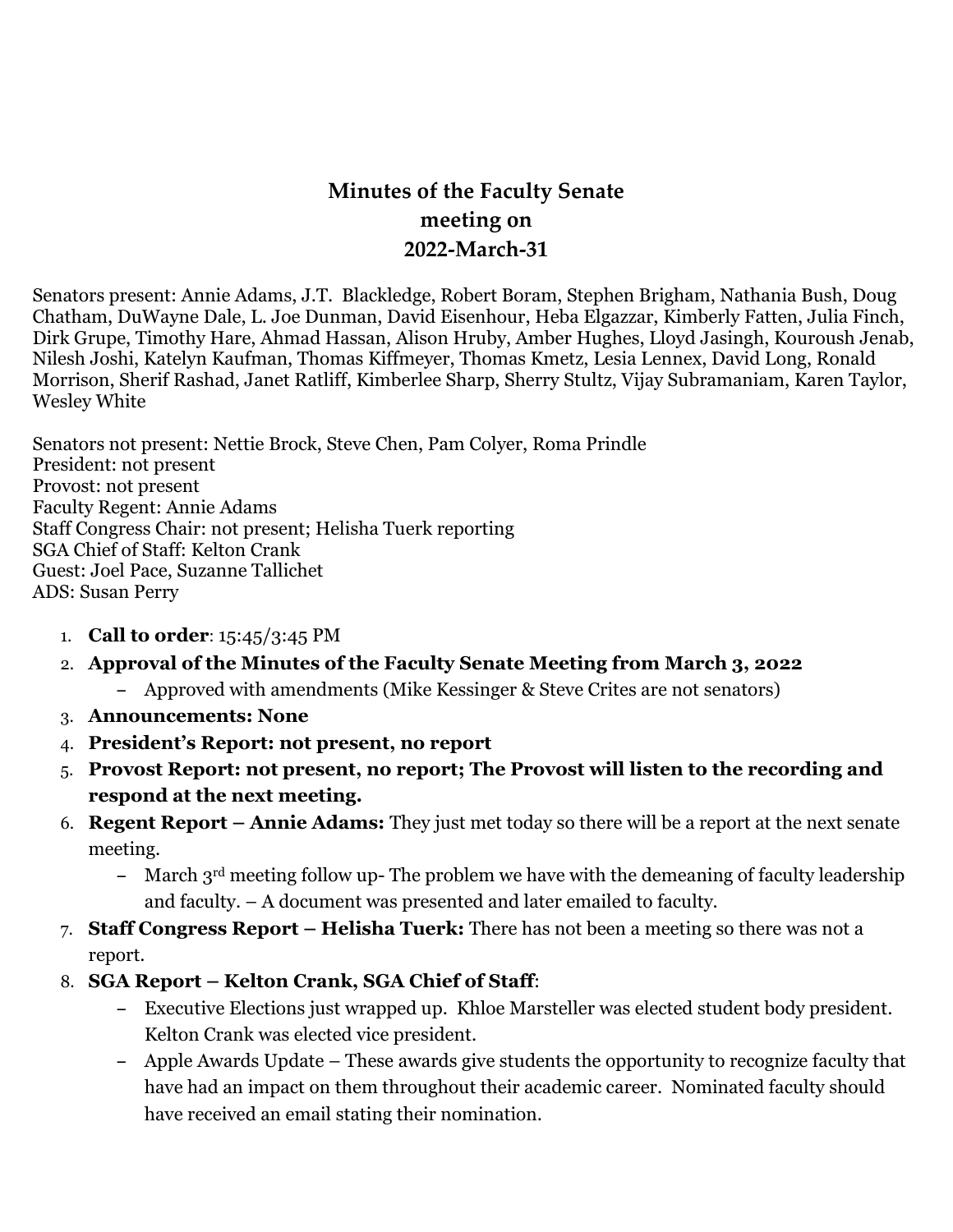- **–** SGA has a bill to get animal bones in the library for vet techs and animal science majors. This will be brought to the floor next week.
- **–** Reading Day They received constructive feedback from the Academic Issues Committee. They are looking at other institutions to see how they handle their reading days. They will revamp their suggestions and bring back to the Academic Issues Committee.

### 9. **Executive Council Report – David Long:**

- **–** Other Concerns: The President is looking to seat a committee to hire general counsel for the University. They need 5-6 people, a couple of which they would like to be faculty of the legal studies department. Please email David Long with any recommendations.
- **–** Dr. Joe Dunman was recognized to speak. He gave a brief overview of his career here at MSU. He gave his resignation in January. When doing so he offered to chair search committee for his replacement. The department needs at least 3 full-time faculty to run program; however, no search committee has been established. He was advised no approval has been received to replace him/establish committee. He was told that every individual for a committee had to be hand approved by the President. There is still no word on a replacement. He is concerned what will happen if the search isn't started soon.
- **–** David Long advised Dr. Morgan's response to the Resolution Faculty Senate sent to him on Russia / Ukraine war. The President said there was nothing he could do with it since there was no specific action. Thus, no action was taken.
- **–** CPE annual review Annie Adams: There are things in the review that faculty are not empowered to respond to. It is not officially required by CPE. She explained the issue. We need a faculty wide response to some of these elements. Timothy Hare has not seen this in his program and is sick of new administrative paperwork requirements. Annie Adams advised it is due April 12 and another April 25th.

#### 10. **Executive Council Committee Reports:**

- **– Academic Issues – Ahmad Hassan:**
	- **–** SGA co-meeting, 'dead day(s)' options discussed They met last week. They discussed reading day proposals. The preferred option of the Registrar and the Provost, is for the Thursday and Friday before Finals week be considered review days. The class would meet and students would be expected to attend but no assignments would be due on these days. That proposal is the preferred option by registrar and provost. The second proposal is for Monday, the first day of finals. Nothing would take place on this day. The committee felt the first one is the least feasible to do. What constitutes an assignment? Plus, labs and performances still need to occur on these two days. There is confusion over what could be done and what would be forbidden. Additionally, students may use the days to skip classes and do what they want. Many of the assignments are assigned early in the semester and are due these two days. Such assignments should be completed well before these days. The committee felt the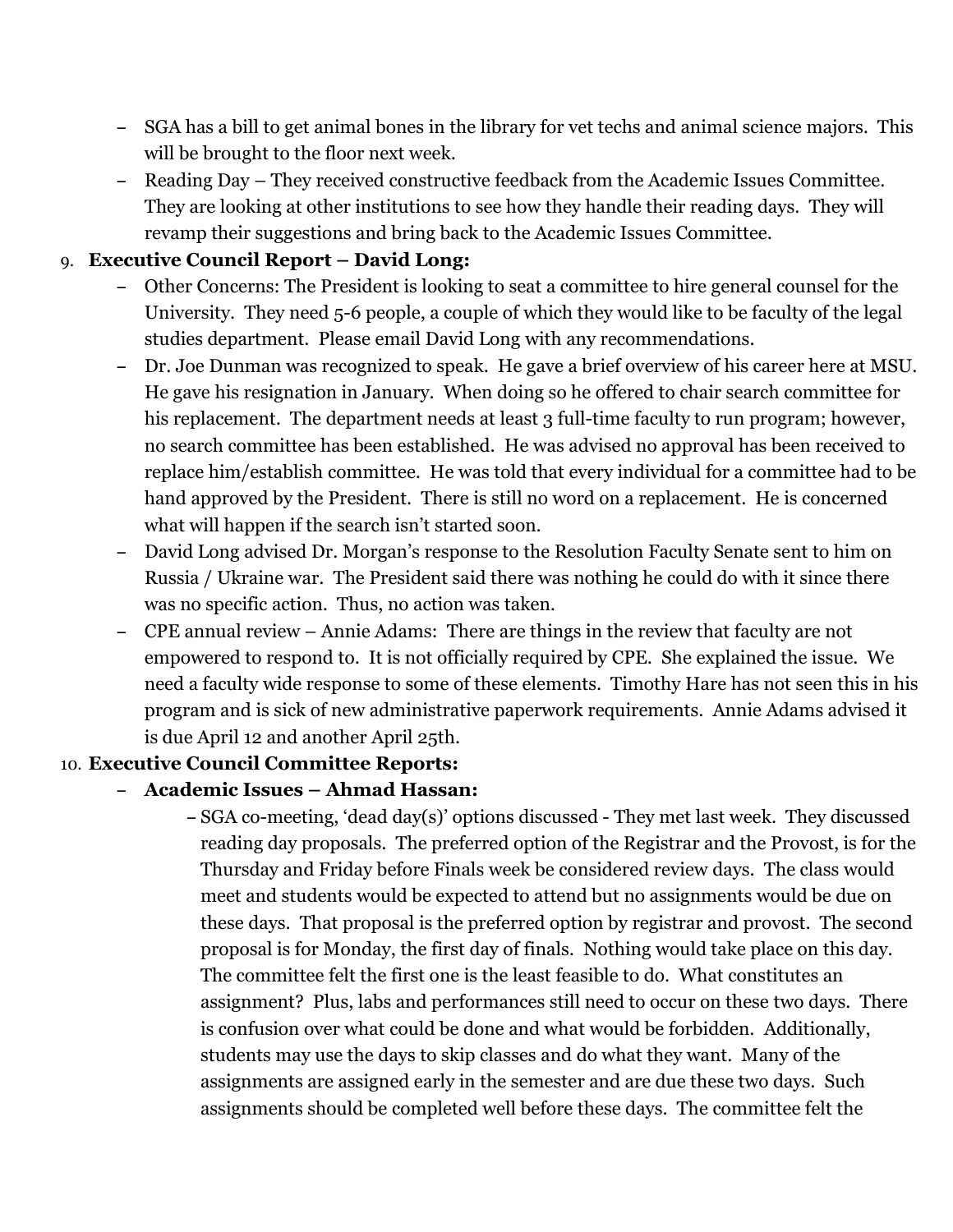second option was doable. However, this option creates academic and administrative issues because it means we may have to push back the move out day or start semester a day early, which is unlikely. In summary, the committee is open to the idea to having some sort of day but still need to have further discussion. Emily Wiley may benchmark what peer institutions are adopting and discuss in another meeting.

- **–** 50% rule meeting Ahmad Hassan: In their discussion, Robert Boram said since each program has clearly defined outcomes, we can use them instead of 50% rule. We should not be locked into any number of courses as long as the variation is meeting the required outcomes and goals. They want to invite Dr. Couch to discuss this suggestion and are in process of finding the time for her to visit and discuss.
- **–** Update on classroom technology issues
- **– Evaluations – Thomas Kmetz:** There was not meeting so there is not a report.

#### **– Faculty Welfare & Concerns – Katelyn Kaufman:**

- **–** PAc 30 was presented for a vote. Katelyn Kaufman shared the document and changes. Ronald Morrison called to question. Dirk Grupe made a motion to approve it. It was seconded by Timothy Hare. All in favor; no one opposed, the motion passes.
- **–** Amending PAc 27 Fast Clock Promotion and Tenure Language from UK was reviewed and modified it for this PAc. The document is posted in BlackBoard for your review and discussion at the next meeting. Doug Chatham asked for a summary of the changes. Timothy Hare gave a summary. They tried to simplify it and add the potential for an individual (before their 6th year) to request early tenure review. It articulates a simple process for that. Ronald Morrison asked what is the difference between Fast Clock tenure and the old idea of Years Toured, which is negotiated upon employment and why do we need the second? Timothy Hare explained the difference here is that an individual who is making extraordinary progress towards tenure and is very productive in the classroom and in research can make a request to be considered for tenure early. This allows them to move on more rapidly in their career even without prior years before MSU. Kim Sharp advised it is way to fast track highly talented and productive faculty who may otherwise want to leave MSU for advancement.
- **–** Cheating concern In summary, if a student is caught cheating and there is still time to withdraw from that class, they can do so and do not suffer any consequences for their actions unless they are a repeat offender. Senator Jenab and the Academic Issues Committee has been asked to take a look into this issue further.
- **–** Repeat Title 9 training Feedback has been that this exactly the same training as before. Why would we repeat it with everyone so busy? David long advised he discussed with the Provost as well. Steven Brigham did complete the training as requested and it is the same training as before. However, he feels it was useful. These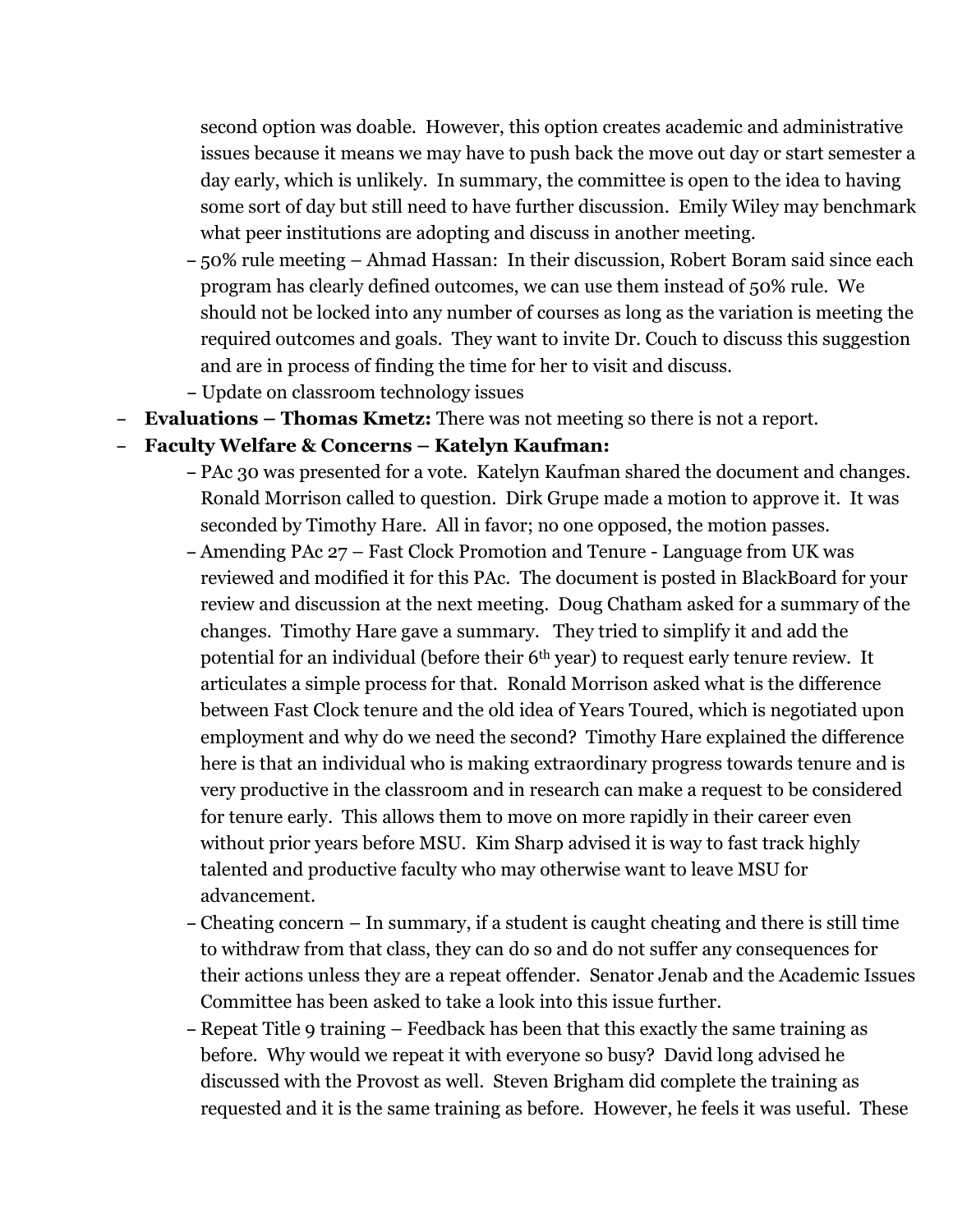aren't issues we encounter every day, but we should keep our duties fresh in mind in case it comes up. There was much discussion by other Faculty Senate members. Julia Finch suggested taking the Green Dot Bystander Training to enhance your Title IV training experience. More information can be found by visiting:

[https://www.moreheadstate.edu/greendot.](https://www.moreheadstate.edu/greendot) Robert Boram reported that HR advised him that taking the training every two years is necessary to remain in compliance

- **– Governance – Julia Finch:** The committee did not meet last week. They met before spring break.
- **–** Administratively generated ad-hocs Provost Norman came to the last meeting. They discussed process, procedure and the avoidance of ad hoc committees. When we have requests like this we should start by bringing them to senate; and the senators can take the requests back to the departments to see if there is any interest.
- **–** Faculty Interest Survey has launched. It will be open until April 5, 2022. We still have them arranged by schools. However, they will look at department lists when populating committees to make sure they have departmental representation.
- **– Gen Ed Council Report** Julia finch as President-Elect this year has been attending Gen Ed Council Meetings. There were two in March. The Faculty Co-Chair for Gen Ed Council is Mark Graves.
	- **–** Julia Finch learned that the Director of Assessment position start date is April 15. Mark Graves advised that a person has been offered the job but hasn't released the name yet. Jill Ratliff is filling in until then.
	- **–** Lora Pace is stepping down from FYS director. There will be a new one at some point.
	- **–** Sampling for Gen Ed Assessment A pilot of the sampling process was done in the fall. This sampling procedure has begun.
	- **–** The committee may meet in April. Julia Finch will let us know.
	- **–** Dirk Grupe said when he was sampled they chose the low enrollment classes. It is statistically more relevant if you have more students in the sample.
	- **–** Karen Taylor is teaching a Gen Ed no one else teaches but hasn't been contacted for sampling. Julia Finch advised that she will only be sampled with the cycle of SLOs. Julia Finch will send her the calendar. Karen Taylor is in charge of Eagle Scholars for Languages. She was told she would be notified if any of the Eagle Scholars were sampled. Julia Finch advised as a supervisor or coordinator of Eagle Scholars, Karen Taylor will be notified if any of the Eagle Scholars are sampled. Julia Finch will make sure this is the procedure. She offered to invite Mark Graves to come and speak about it. Annie Adams – Could there be a forward-facing webpage with FAQs? It could save a lot of time and energy. Julia Finch agrees.